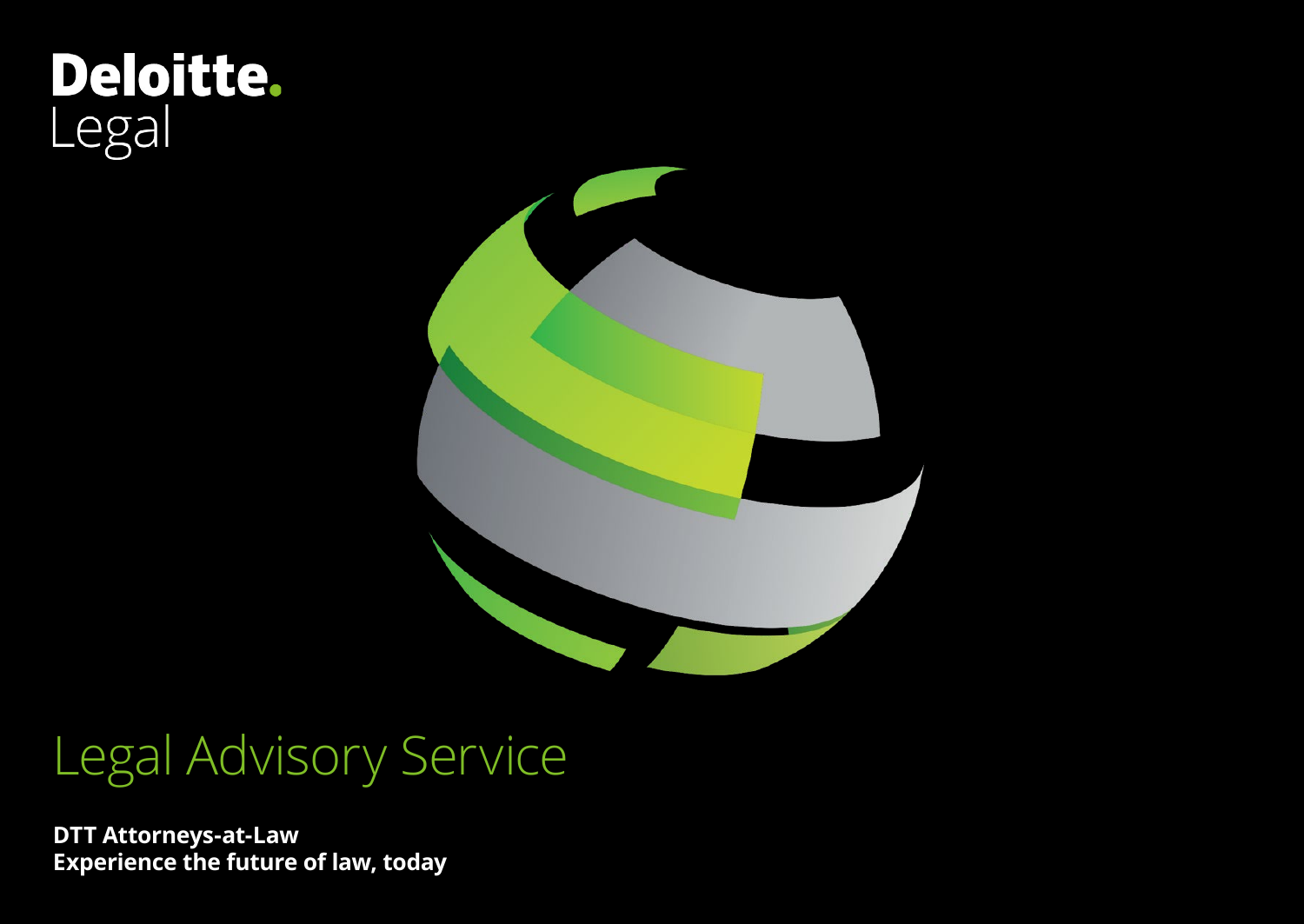# About Deloitte Legal

DTT Attorneys-at-Law team members graduated from firstrate domestic and international law schools who are licensed to practice in Taiwan, the United States, or Mainland China. Some of the members also have professional experience in Japan and registered as a Gaikokuho Jimu Bengoshi (foreign affairs attorney). Our lawyers have considerable experience in local and transnational consultation, think from the client's perspective, assist in negotiations through our knowledge and experience, and provide integrated solutions. As a member of the global network of Deloitte Touche Tohmatsu Limited (DTTL), DTT Attorneys-at-Law has extensive resources and provides comprehensive "one-stop service" to serve client needs for cross-border transactions in Asia Pacific as well internationally. DTT Attorneys-at-Law is ranked as one of the top 10 law firms in Taiwan in the areas of Corporate Law and M&A by The Legal 500, an international firm which assesses over 90 law firms from all over the world.

Our Managing Partner, Justin Chen, has received high commendations from The Legal 500 for Dispute Resolution, Tax, and Corporate and M&A.

# **Global Legal Network**

DTTL's global network spreads across over 80 countries and regions around the world with more than 2200 legal professionals who stand ready to provide legal services for clients. In Taiwan, our professional legal teams are located in Taipei and Kaohsiung.



| Asia Pacific:   | Australia, China, Japan, Singapore, South Korea, Thailand, Myanmar                                                                                                                                        |
|-----------------|-----------------------------------------------------------------------------------------------------------------------------------------------------------------------------------------------------------|
| <b>Europe:</b>  | Germany, France, Netherlands, Belgium, Luxembourg, Switzerland, Czech<br>Republic, Hungary, Italy, Spain, Denmark, Sweden, Finland, Norway, Ireland,<br>Poland, Romania, Russia, Ukraine, Iceland, Turkey |
| Africa:         | Morocco, South Africa, Cameroon, Congo, Tunisia                                                                                                                                                           |
| <b>America:</b> | Canada, Argentina, Brazil, Peru, Colombia, Mexico, Chile, Dominican, Nicaragua                                                                                                                            |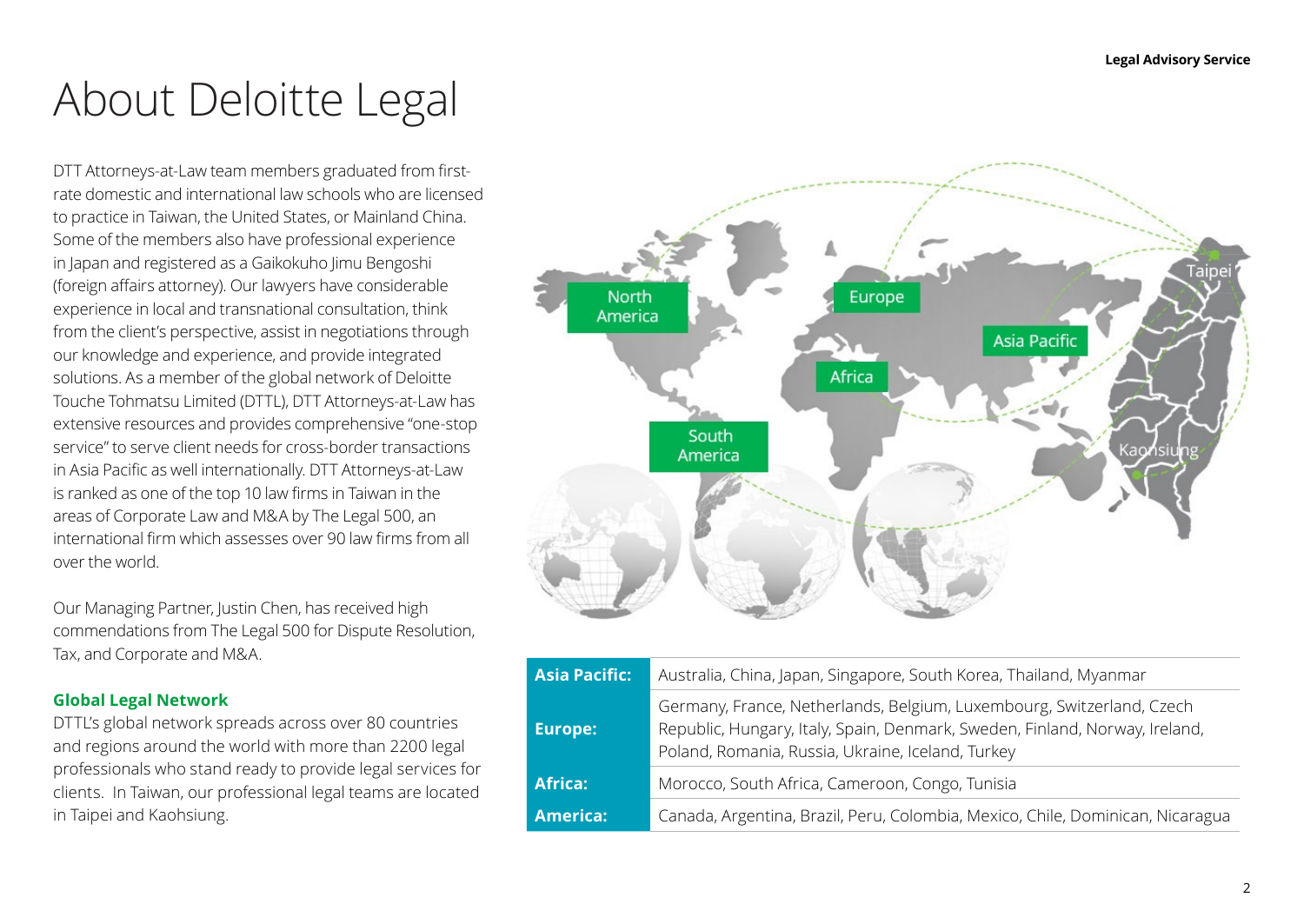# Our People



# **Managing Partner**

**Justin Y. Chen**  Tel: +886-2-2725-9968 Ext.3088 justinchen@deloitte.com.tw

# **Practice Areas**

- **•** Legal service for Japanese enterprises
- **•** Cross-border/onshore investment, M&A, JV, share transfers
- **•** Taiwan capital market listing, privatization, restructuring
- **•** Consultation on company and securities laws, corporate governance, and internal control system

### **Partner Ingrid Y. Chen Commercial and M&A**

Tel: +886-2-2725-9968 Ext.3735 ingridchen@deloitte.com.tw

### **Practice Areas**

- **•** Onshore/offshore investments, JV, M&A
- **•** Restructuring, privatization, capital market
- **•** Finance compliance; competition law
- **•** Family succession; start-ups



### **Senior Associate Show Y. Chen Head of district legal service**

Tel: 886-7-971-3338 Ext.8715 shochen@deloitte.com.tw

# **Practice Areas**

- **•** M&A, Onshore/offshore investments
- **•** Startups, shareholders agreement
- **•** Company & securities law and corporate governance
- **•** Labor law compliance and dispute resolution
- **•** Commercial contract review
- **•** Civil and commercial litigation
- **•** Deloitte Private



# **Director Sungmei Hsiung**

**Law & Tech Innovation** Tel: +886-2-2725-9968 Ext.3900 sungmei@deloitte.com.tw

# **Practice Areas**

- **•** Dispute resolution (civil, criminal, administrative litigation, arbitration and negotiation)
- **•** Agency and consultation of IP and commercial litigation cases
- **•** Compliance structure design, consultation, and dispute resolution of new technology ventures
- **•** Strategic IP management
- **•** Legal services for digital forensics and other emerging technologies



# **Senior Associate**

### **Yuying Y. Lin Head of Legal Service for Japanese Enterprises**

Tel: +886-2-2725-9968 Ext.3089 yuylin@deloitte.com.tw

# **Practice Areas**

- **•** Legal service for Japanese enterprises
- **•** Cross-border/onshore investment, M&A, JV, share transfers
- **•** Consultation on company and securities laws, corporate governance, and finance-related regulations
- **•** Labor law compliance and dispute resolution
- **•** Review and drafting of Chinese, English, and Japanese commercial contracts
- **•** Cross-border and onshore commercial dispute resolution and representation
- **•** Labor law compliance and dispute resolution
- **•** Consultation on compliance with laws and regulations on energy, finance or new ventures
- **•** Enterprise legal risk management and contract review
- **•** Cross-border and onshore commercial dispute consultation and resolution



## **Senior Associate Hsienwei Chang Head of legal compliance service** Tel: +886-2-2725-9968 Ext.3933 hsienwechang@deloitte.com.tw

# **Practice Areas**

- **•** Agency and consultation of administrative remedy and civil action or non-contentious business
- **•** Legal consultation of tax and financial accounting
- **•** Personal information system and AML/CFT mechanism establishment and relevant consultation
- **•** Labor law, trade secret law and other legal compliance program



**Senior Manager** 

**Emily I. Lee** Tel: +886-2-2725-9968 Ext.3090 emilee@deloitte.com.tw

# **Practice Areas**

- **•** M&A, onshore/offshore investments, restructuring, and JV
- **•** Capital market listing, financial contracts and ISDA
- **•** Compliance and reporting of financial laws and regulations, corporate governance
- **•** Review and drafting of Chinese and English commercial contracts
- **•** Cross-border and onshore commercial dispute consultation and resolution
- **•** Organization and equity planning, operation and fundraising counselling for new ventures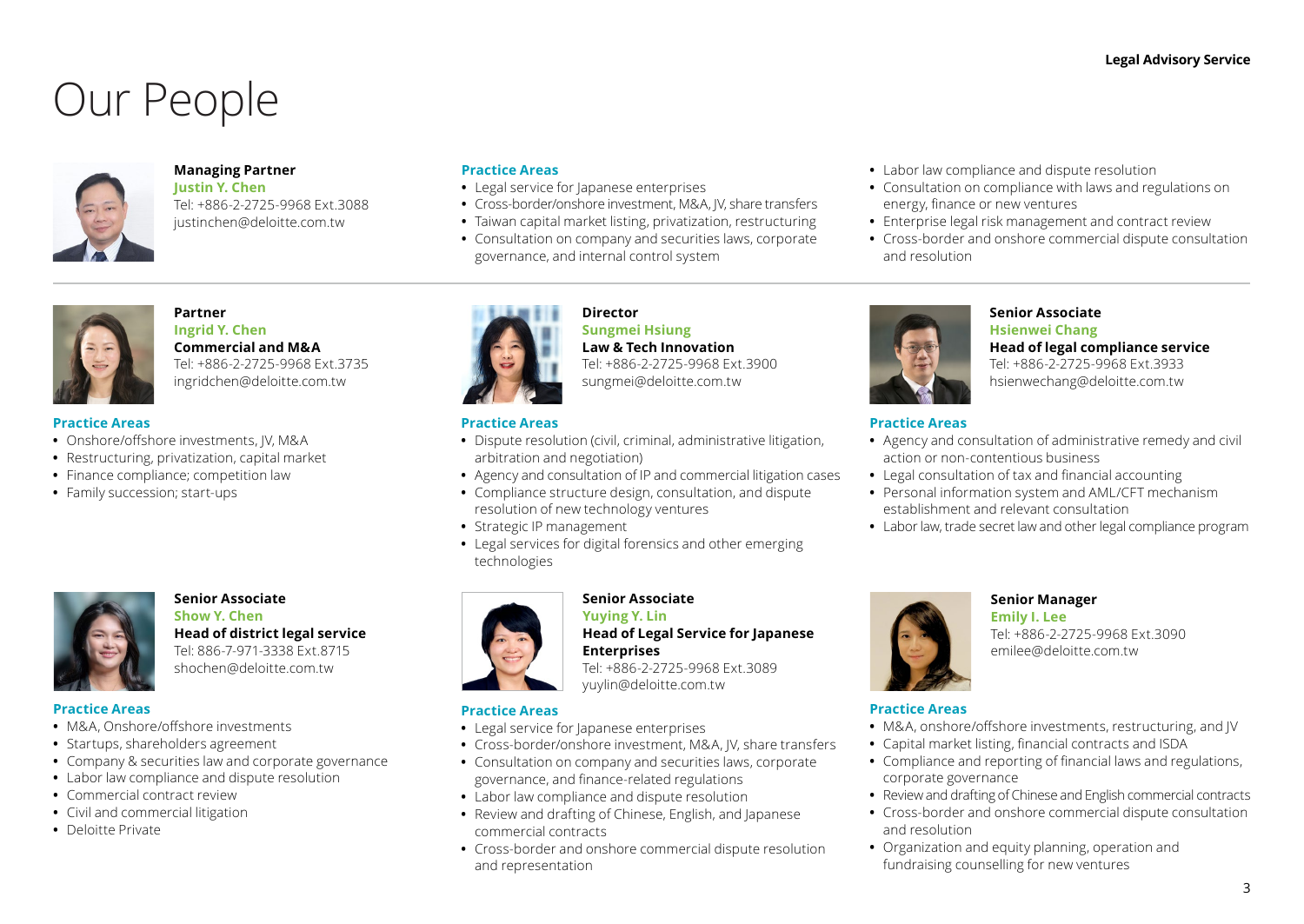# Our Service

# **[Corporate and Mergers and Acquisition](#page-4-0)**

- **•** Onshore/offshore investments, JV, M&A
- **•** Restructuring and privatization
- **•** Capital market, IPO, DR issuance
- **•** Banking, insurance, finance reporting

# **[Law & Tech Innovation Services](#page-5-0)**

- **•** Strategic IP Management
- **•** Digital and IP Laws
- **•** Litigation and Arbitration
- **•** Multi-disciplinary services

# **[Governance, Risk and Compliance](#page-6-0)**

- **•** Corporate legal compliance program
- **•** Planning and consultation of personal information management system(PIMS)
- **•** Planning and consultation of AML/CFT management system
- **•** Planning and consultation of anti-corruption and trade secret management system

# **[Commercial Law](#page-10-0)**

- **•** Corporate and securities
- **•** Contract; start-ups
- **•** Family succession, wealth management
- **•** Liquidation, reorganization, bankruptcy
- **•** Dispute resolution and litigation
- **•** Real estates and hotels
- **•** energy and environment
- **•** Fair trade
- **•** Customer protection
- **•** Franchise

# **[Labor Law](#page-7-0)**

- **•** Consultation of labor law issues
- **•** Audit of labor law compliance
- **•** Agency and consultation of labor disputes in accordance with the Labor Incident Act
- **•** Consultation of labor matters involving foreign elements

# **[Tax Dispute Resolutions & Litigation](#page-8-0)**

- **•** Agency of tax disputes
- **•** Agency and consultation of the Grand Panel and constitutional litigation
- **•** Tax consultation

# **[Deloitte Private Legal Services](#page-9-0)**

- **•** Family business succession and wealth management
- **•** Family governance and family constitution
- **•** Trusts, foundations and close companies
- **•** Gift contracts and wills



# **[Legal Service for Japanese Enterprises](#page-12-0)**

- **•** Japanese/Taiwanese enterprises M&A and investment in Taiwan
- **•** Legal service on labor laws
- **•** Commercial legal service and consultation on various legal issues



# **Email: twlegal@deloitte.com.tw**

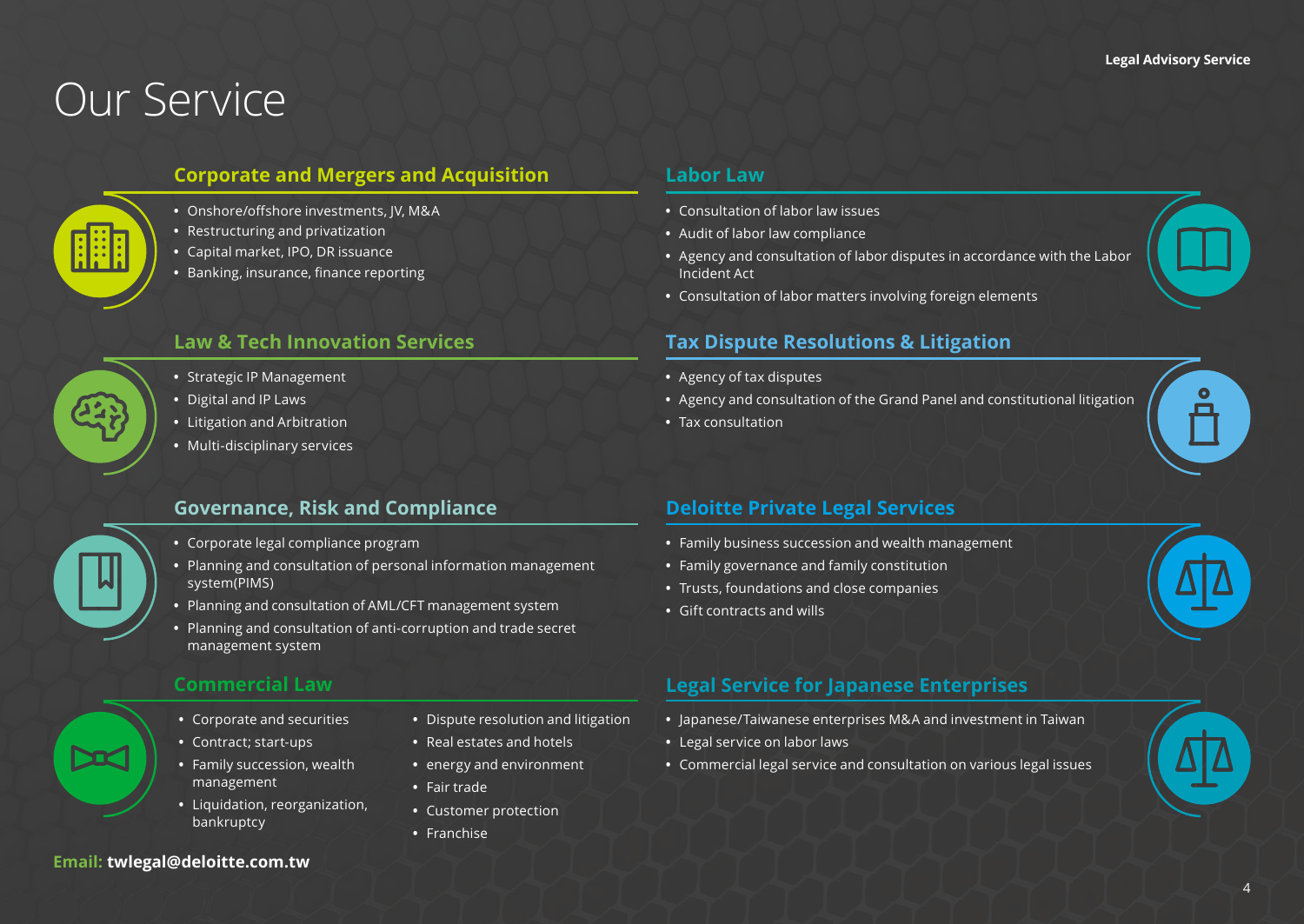# <span id="page-4-0"></span>Corporate and Mergers and Acquisition



# **Onshore/offshore Investments, JV, M&A**

Our team advises on issues involving inbound and outbound investments, joint ventures, and M&A transactions for foreigners and investors from Mainland China. We assist in developing deal structures, strategic negotiations, feasibility analysis for mergers, spin-offs, share swaps, share purchases, strategic alliances or special transaction models, conducting legal due diligence covering scopes of regulatory approvals, special permits and licenses, finance, material contracts, intellectual property rights, labor, litigation and non-litigation, drafting and reviewing of transactional documents, and advising on relevant legal issues.



# **Capital Market**

Our team specializes in company and securities laws and regulations as well as corporate governance issues. We actively participate in Taiwan and foreign issuers in funds raising, IPO on domestic and international exchanges, secondary offering and DR issuance and are also able to assist clients in entering into capital market and leveraging resources from financing platforms. **2**

**4**

**Team**

**3**

**Partner Ingrid Y. Chen**

 $\Omega$ 

# **Restructuring and Privatization**

Our team provides advice on reorganization structures for group companies and multinational corporations and assists listed/public companies to carry out legal procedures for privatization as well as offers advice on risk evaluation. With the support from Deloitte & Touche, Deloitte & Touche Consulting Co., Ltd., and Deloitte & Touche Financial Advisory Corporation, we are able to provide comprehensive consulting, strategies and action planning for clients.

# **Banking, Insurance, Finance Reporting**

We provide consultation and filing services concerning banking, insurance and financial rules and regulations to financial organizations and corporations, including compliance, strategy planning and consulting.



# **Managing Partner Justin Y. Chen**

Tel: +886-2-2725-9968 Ext.3088 justinchen@deloitte.com.tw



# **Senior Associate Yuying Y. Lin**

Tel: +886-2-2725-9968 Ext.3089 yuylin@deloitte.com.tw





ingridchen@deloitte.com.tw

Tel: +886-2-2725-9968 Ext.3735

**Senior Manager Emily I. Lee**

Tel: +886-2-2725-9968 Ext.3090 emilee@deloitte.com.tw



# **Senior Associate Show Y. Chen**

Tel: 886-7-971-3338 Ext.8715 shochen@deloitte.com.tw

**Associate Joan C. Yu**

Tel: +886-2-2725-9968 Ext.3708 joayu@deloitte.com.tw



5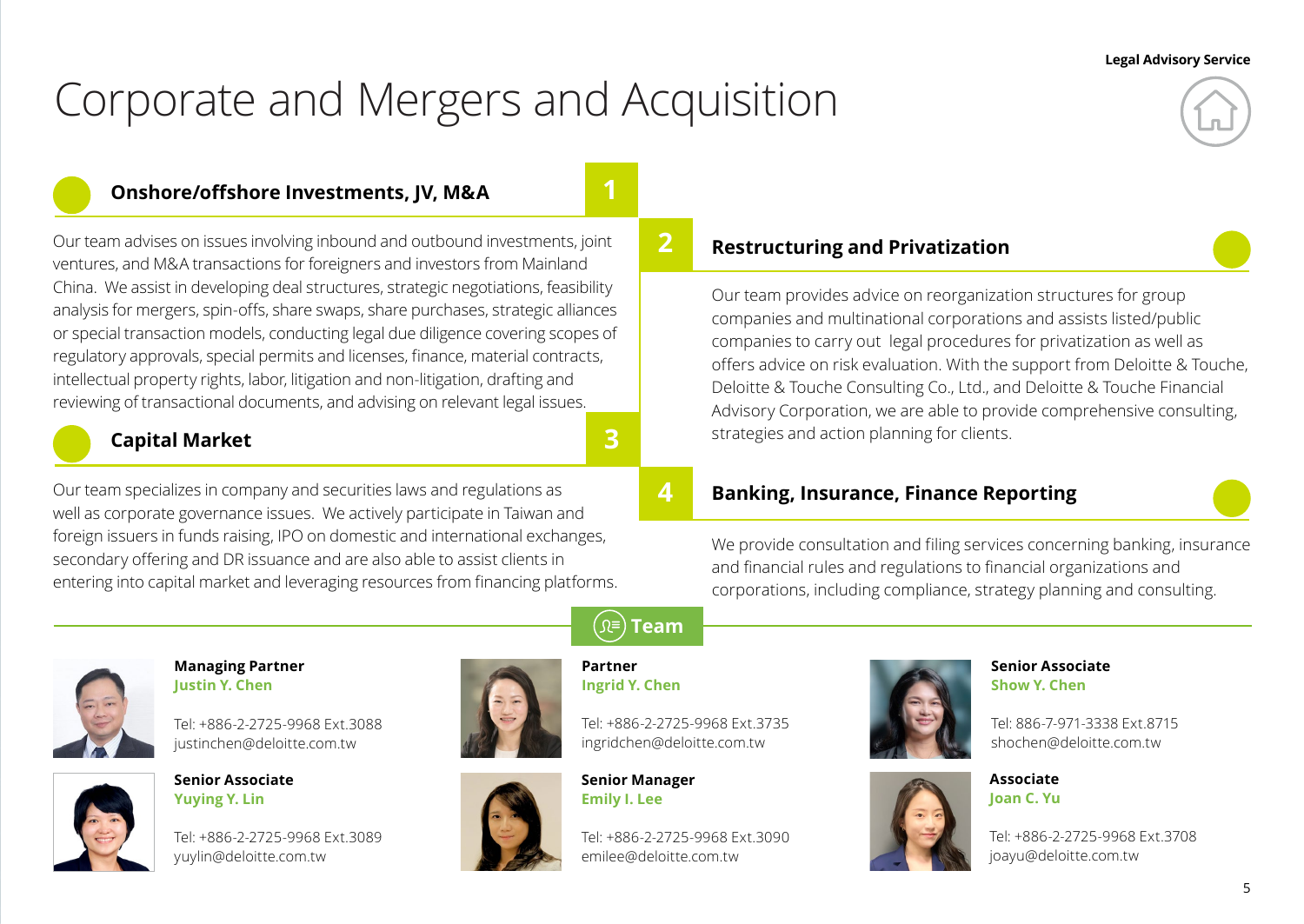# <span id="page-5-0"></span>Law & Tech Innovation Services

# **Strategic IP Management**

We advise clients on strategic arrangement of their intellectual property rights including global patent prosecution, maintenance of patents and trademarks, establishment of trade secrets protection and unfair competition system to maximize the protection thereof.

# **Litigation and Arbitration**

Our team has extensive experience in digital and IP law litigations, and is therefore able to provide clients with legal consultation and representation services of high quality.

# **2**

**4**

**1**

**3**

# **Digital and IP Laws**

Our team focuses on data, cyber, IT, e-commerce, cloud and IP laws (e.g., copyright, patent, trademark and trade secrets), and can tailor our services to every client's specific industry fields and issues to meet their needs.

# **Multi-disciplinary services**

We combine our legal and regulatory capabilities with other Deloitte businesses such as Consulting, Audit, Risk Advisory, Financial Advisory and Tax with an aim to create integrated, holistic solutions to help clients navigate the laws in an increasingly connected world.

# **Director Sungmei Hsiung**

Tel: +886-2-2725-9968 Ext.3900 sungmei@deloitte.com.tw





**Consultant Kuo-Tang Lin**

Tel: +886-2-2725-9968 Ext.3623 twlegal@deloitte.com.tw



**Senior Associate Hsienwei Chang**

Tel: +886-2-2725-9968 Ext.3933 hsienwechang@deloitte.com.tw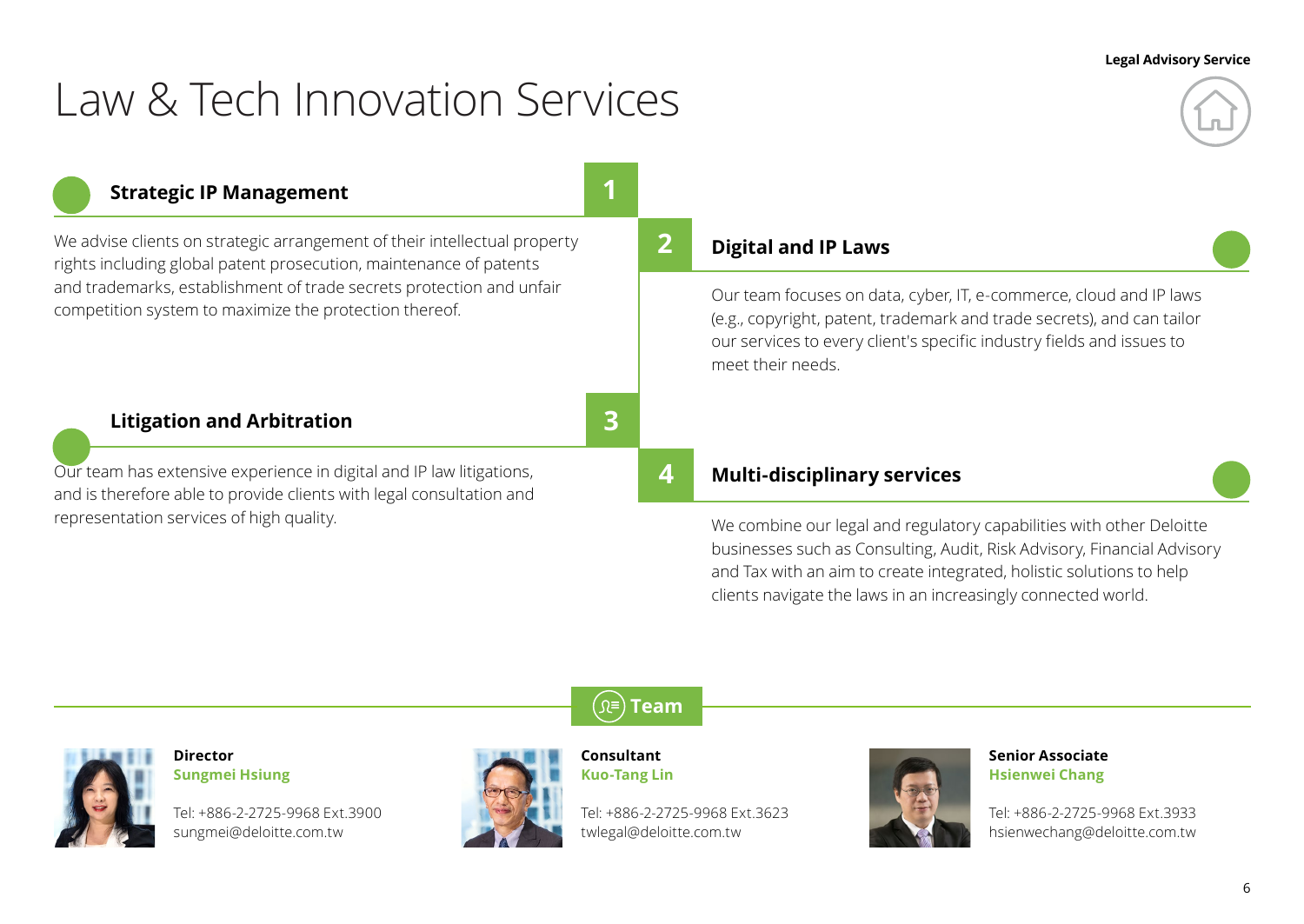# <span id="page-6-0"></span>Governance, Risk and Compliance

# **Corporate legal compliance program**

**2**

**1**

Legal compliance is different from obeying the law. The former is based on management principles by applying PDCA (Plan-Do-Check-Act) and helping all personnel establish a clear conformity on the concept of laws and regulations that they should comply with regarding their business; it can effectively prove that the business owner has performed the duties of a good administrator to the best of his abilities, thus relieving him from having to personally assume all legal responsibilities by himself. We are able to tailor our program and provide consultation to enterprises on important laws and regulations that are currently or about to be implemented.

# **Planning and consultation of AML/CFT management system**

**3**

**4**

Together with Deloitte & Touche Consulting Co., we help domestic large financial holding companies, banks, securities, insurance companies and listed companies establish their AML/CFT management system, assisting finance industries in effectively complying with the Money Laundering Control Act, the Counter-Terrorism Financing Act and relevant subsidiary legislation from management aspect.

# **Planning and consultation of personal information management system**

Together with Deloitte & Touche Consulting Co., we help domestic large financial holding companies, banks, securities, insurance companies and listed companies establish their personal information management system (PIMS), assisting corporations in effectively complying with the Personal Data Protection Act from management aspect. We have also helped many corporations obtain privacy right certification (BS10012D) TIPIPAS).

# **Planning and consultation of anti-corruption and trade secret management system**

By leveraging international experience from Deloitte around the world, we assist corporations in preventing anti-corruption and insider trading in effectively complying with relevant criminal laws. In addition, we help corporations obtain ISO37001 certification.



**Managing Partner Justin Y. Chen** 

Tel: +886-2-2725-9968 Ext.3088 justinchen@deloitte.com.tw



**Team**

**Senior Associate Hsienwei Chang**

Tel: +886-2-2725-9968 Ext.3933 hsienwechang@deloitte.com.tw



**Senior Manager Emily I. Lee**

Tel: +886-2-2725-9968 Ext.3090 emilee@deloitte.com.tw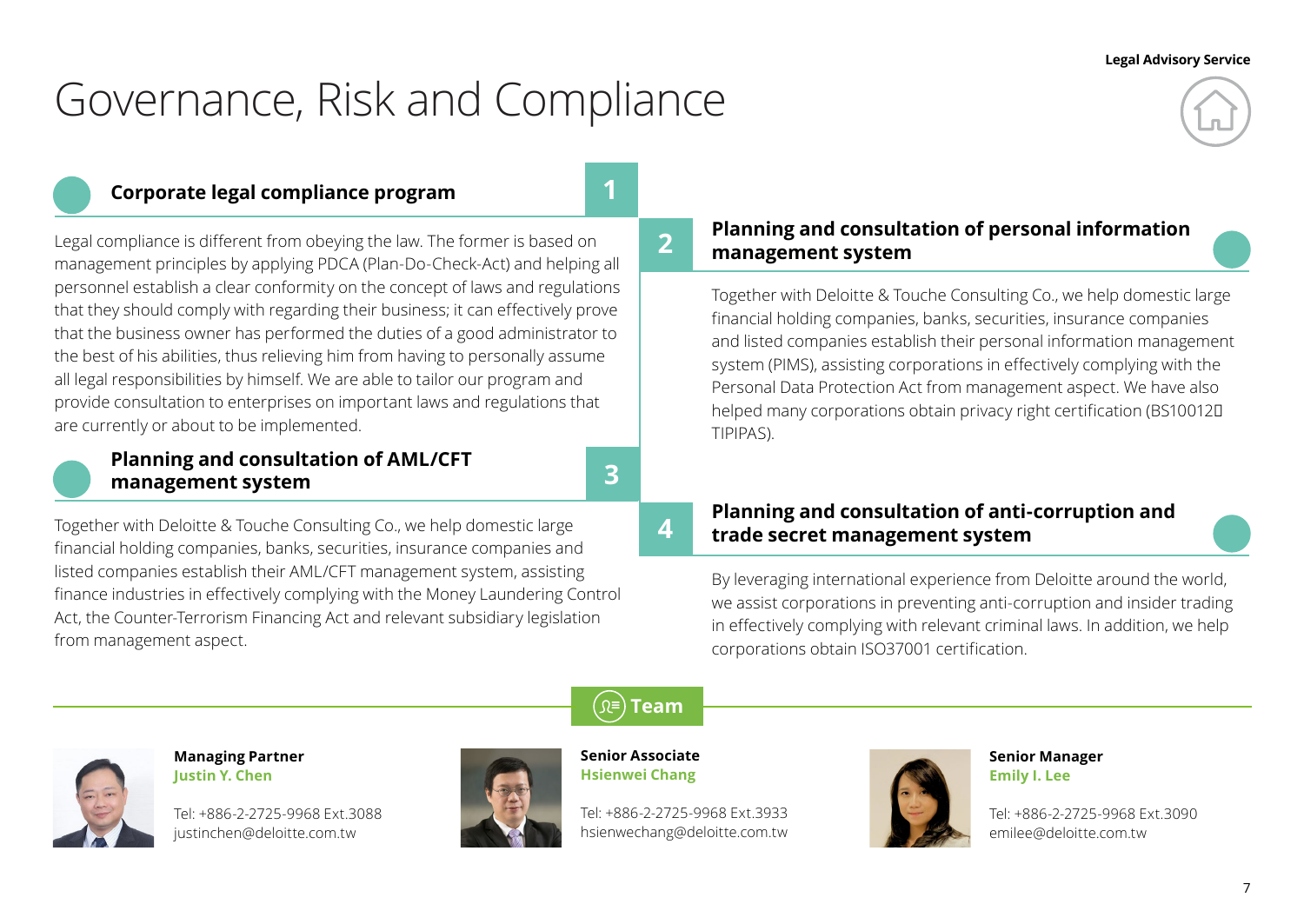# <span id="page-7-0"></span>Labor Law

# **Consultation on labor law issues**

We provide assistance to companies in drafting work rules, employment contracts, labor safety and health rules; consultation regarding employee's onboarding and resignation/termination; assurance of trade secret protection and compliance with the Personal Data Protection Act; arrangement and consultation of application regarding merger or reorganization as well as handling of disputes arising from work hours or other labor-related issues.

We provide guidance and advisory services to companies on the management system of the occupational safety and health management system in accordance with the requirements of competent authorities and international verification practices, as well as assist companies in obtaining relevant certification.

# **Consultation of labor matters involving foreign employees**

**4**

**Director Sungmei Hsiung**

 $\Omega$ 

**1**

**2**

**3**

We provide cross-border corporations with consultation on legal and contract matters regarding employment of foreign middle and senior personnel as well as matters with regard to employee incentive plans for cross-border employees.

**Assessment of labor law compliance** 

We help businesses assess compliance with labor laws. Based on labor laws and regulations, orders and guidance as well as judicial opinions, we interview personnel focusing on business processes to determine the level of compliance with labor laws and provide consultation service to ensure that sufficient proof are on hand to be used as evidence or supporting documentation in case of labor disputes.

# **Representation and consultation on labor disputes in accordance with the Labor Incident Act**

We help corporations prepare proof of evidence and handle mediation and litigation process of labor disputes due to the heavier burden of proof and judgment imposed on corporations by the enactment of the Labor Incident Act.



### **Managing Partner Justin Y. Chen**

Tel: +886-2-2725-9968 Ext.3088 justinchen@deloitte.com.tw



**Senior Associate Show Y. Chen**

Tel: 886-7-971-3338 Ext.8715 shochen@deloitte.com.tw





Tel: +886-2-2725-9968 Ext.3900 sungmei@deloitte.com.tw

**Senior Associate Yuying Y. Lin**

**Team**

Tel: +886-2-2725-9968 Ext.3089 yuylin@deloitte.com.tw



# **Senior Associate Hsienwei Chang**

Tel: +886-2-2725-9968 Ext.3933 hsienwechang@deloitte.com.tw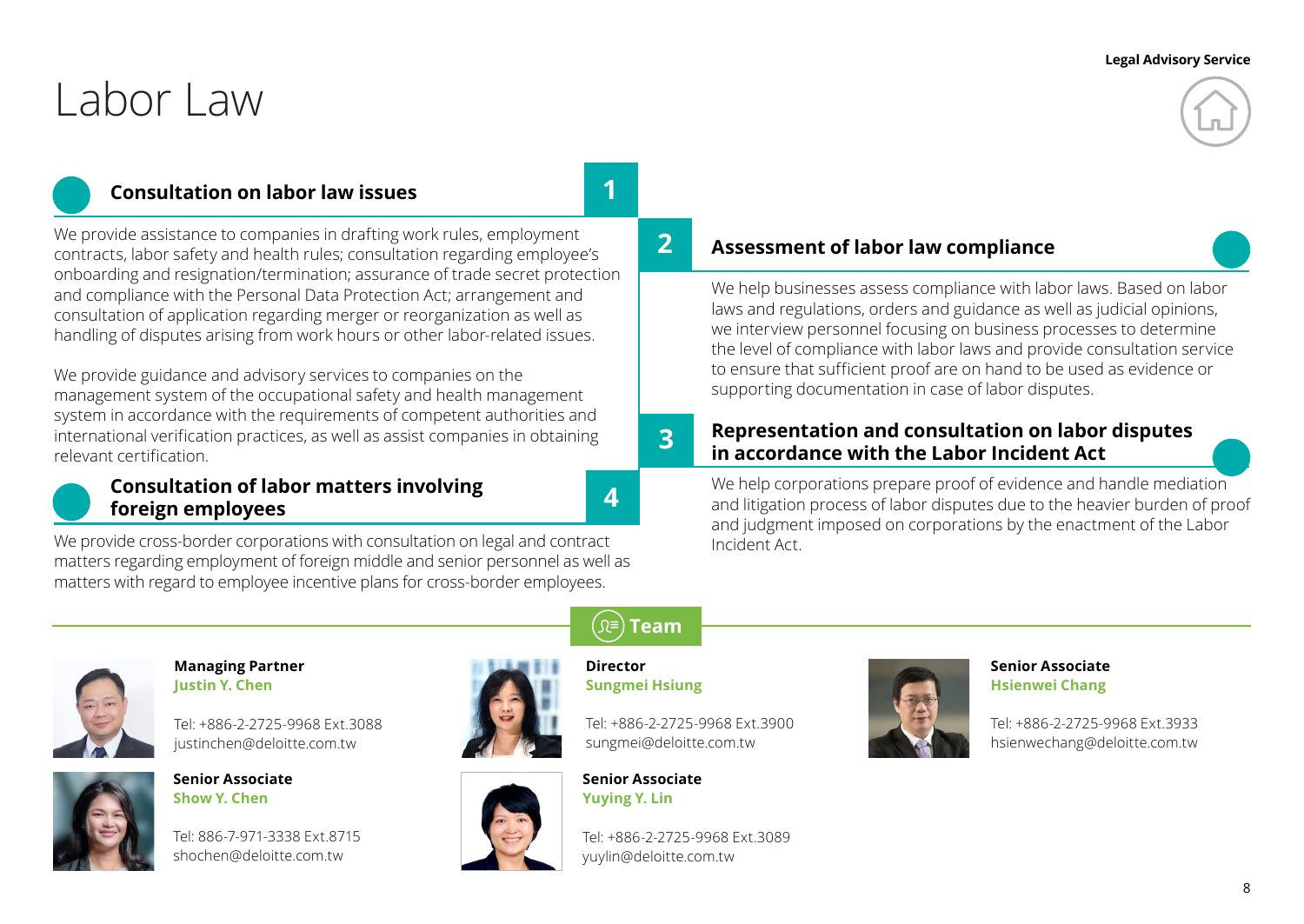# <span id="page-8-0"></span>Tax Dispute Resolutions & Litigation



# **Representation on tax disputes**

**and constitutional litigation cases** We specialize in tax dispute resolution and consultation on business income tax, business tax, individual income tax, estate and gift tax, and provide our service together with other professionals in the Deloitte network.

# **Tax consultation**

Together with Deloitte & Touche, we may help corporations or high-net-worth individuals review contracts or legal documents drawn up during operation or asset allocation, discovering relevant accounting or tax risks and provide legal consultation and contract review services.

**Consultation and representation in the Grand Court** 

We have represented our clients on several tax cases and filed petitions to the Justices of the Constitutional Court for interpretation. We can also provide relevant consultation and representation in the Grand Court and constitutional litigation cases which will be enforced (the current system of which is to file a petition in the Judicial Yuan for interpretation) and the new system under the Supreme Administrative Court of the Grand Court for common cases, statutes or regulations in conflict with the Constitution or relevant laws, or legal issues with various legal opinions, and other similarly complicated cases which will have a great impact on the outcome of tax disputes for the taxpayers.



**1**

**2**

**3**



**Managing Partner Justin Y. Chen** 

Tel: +886-2-2725-9968 Ext.3088 justinchen@deloitte.com.tw



**Director Sungmei Hsiung**

Tel: +886-2-2725-9968 Ext.3900 sungmei@deloitte.com.tw



**Senior Associate Hsienwei Chang**

Tel: +886-2-2725-9968 Ext.3933 hsienwechang@deloitte.com.tw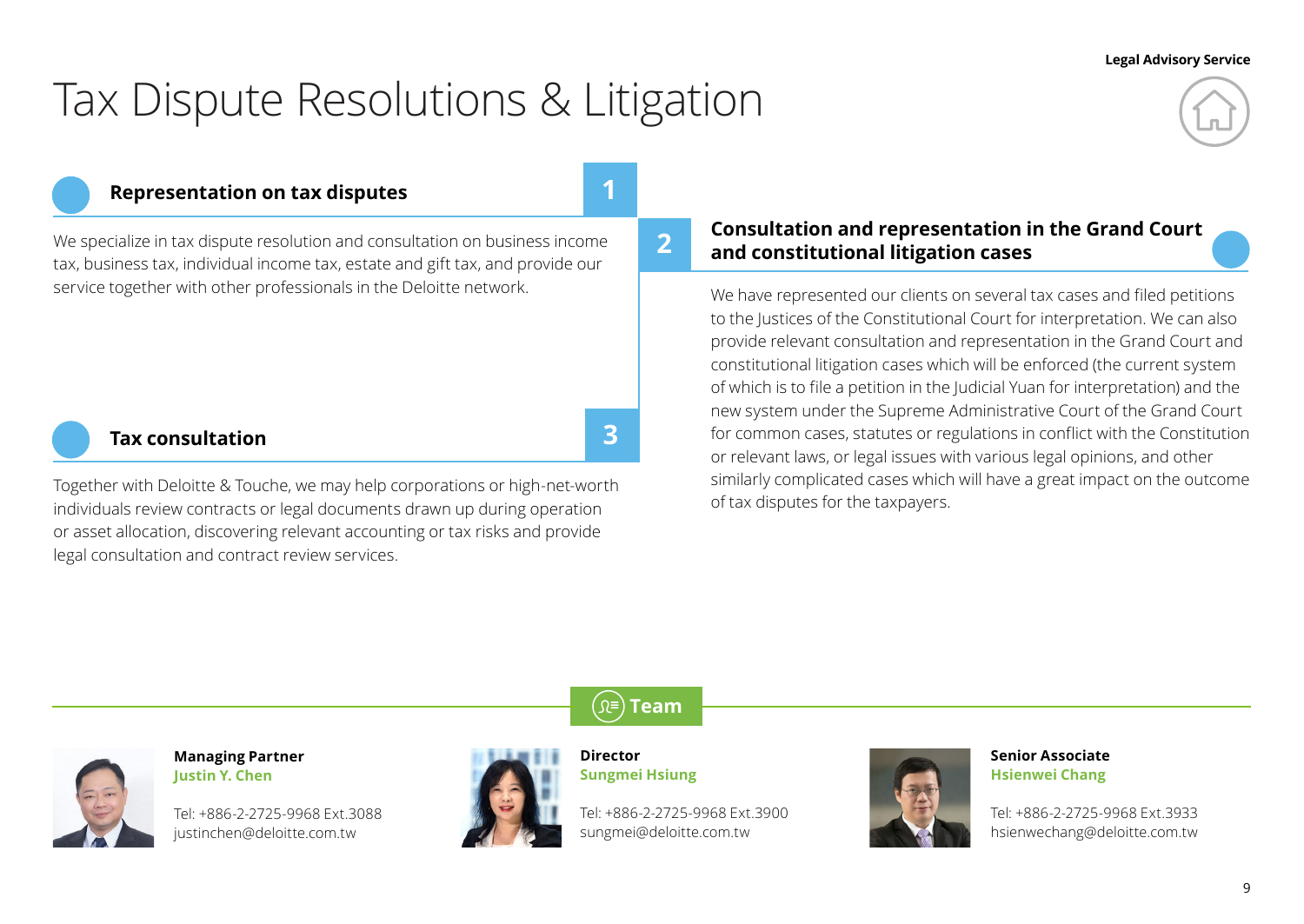# <span id="page-9-0"></span>Deloitte Private Legal Services

# **Family business succession and wealth management**

We provide feasible structure planning for family business and wealth succession and assist in preparing legal documents. Differences in the terms of legal documents such as trust agreements, share purchase agreements, gift contracts, wills, and amendments to the Articles of Incorporation of close companies, etc., may have significant impact on the intended outcome. In addition, recognition of substance-over-form by tax authorities and trends in international anti-avoidance, etc., may also cause unforeseen costs for wealth planning. Our team can assist in integrating the legal, tax and financial advisory resources of Deloitte Taiwan to provide comprehensive consultant services.

# **Trusts, foundations and close companies**

**3**

**1**

**2**

**4**

Our team provides customized legal solutions concerning domestic or cross-border trusts, foundations, and close companies. We also assist clients in the implementation of setting up phases, review relevant contracts and terms and share practical experience. We have strong cooperation with foreign lawyers to provide clients with insightful advice in complying with local laws and regulations.

# **Family governance and family constitution**

Through a professional team, we conduct interviews with family members to understand their real intentions, provide legal analysis and advice, and assist in formulating family constitution that embodies the family's recognized values for future compliance and implementation. Declaring family's goals and values and setting up the code of conduct for family members with the family constitution not only integrate the interest of the family members and promote unity, but also help to uphold mutual coexistence and co-prosperity between family and business and achieve effective family governance.

# **Gift contracts and wills**

Our team leverages the legal and tax professionals of Deloitte to assist family members with wealth succession planning. We also provide legal consultation concerning terms and conditions for gift and will, and assist in liaising with trust institutions and notary publics to facilitate the execution of personal wills to sustain the legacy of family wealth.

**Partner Ingrid Y. Chen**

Tel: +886-2-2725-9968 Ext.3735 ingridchen@deloitte.com.tw



**Senior Manager Emily I. Lee**

**Team**

Tel: +886-2-2725-9968 Ext.3090 emilee@deloitte.com.tw



**Associate Joan C. Yu**

Tel: +886-2-2725-9968 Ext.3708 joayu@deloitte.com.tw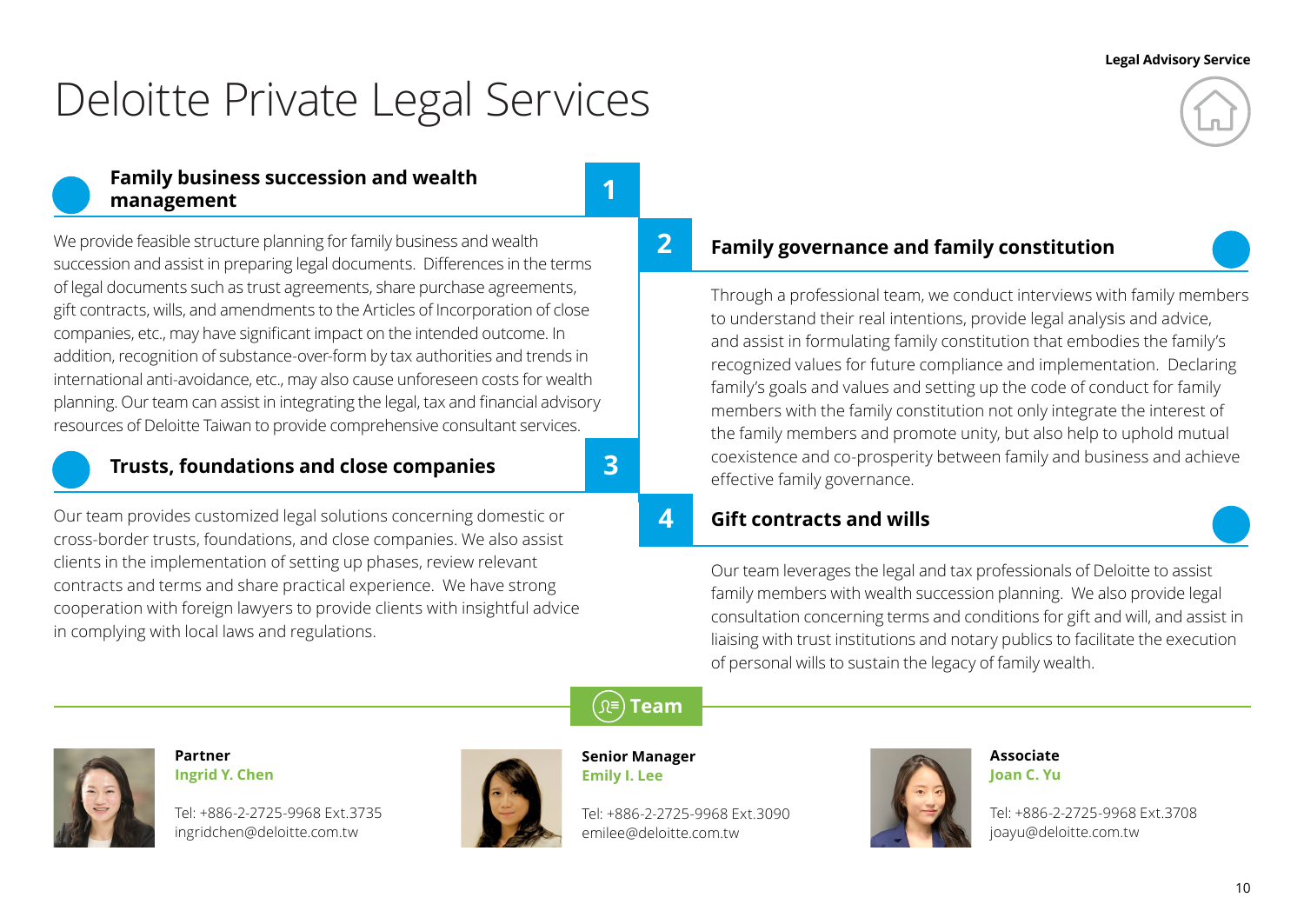# <span id="page-10-0"></span>Commercial Law

# **Corporate Law**

Our team is experienced in advising legal matters for listed and foreign companies and providing comprehensive solutions. Corporate management, shareholders and board meetings, general matters involving company law and relevant regulations, interpretations and judicial practice, choices of corporate forms, contract provisions, governance and compliance.

# **Contract**

We provide services such as consulting, drafting and reviewing contracts for investment, joint venture, funds raising, commercial purchase, loan, subcontracting, engagement, guarantee, confidentiality, memorandum of understanding, technical instruction and cooperation.

# **Family Succession and Wealth Management**

On family succession and wealth management related structuring and legal documents drafting, e.g., trust agreement, share purchase agreement, gift agreement, will, articles of incorporation, we consider not only the legal but also financial and tax implications, in particular the substance over form principle, which may require additional costs or entail other consequences.

# **Dispute Resolution and Litigation**

We provide advisory services for negotiations, settlement, reconciliation and commercial arbitration prior to proceedings, with support from Deloitte & Touche in finance, tax, forensic and digital accounting.

**2**

**4**

**1**

**3**

**5**

**7**

# **Securities Law**

We have profound experiences in assisting IPO companies, and may provide training courses for directors and officers on laws and regulations governing public offering companies, e.g., insider trading, manipulation, special criminal liabilities, acquisition, and private placement.

# **Start-ups**

Our team has consolidated sources from Deloitte with cross-function platforms to support clients with professional and total solutions on startup related issues covering finance, accounting, tax, and legal aspects.

# **6**

# **Liquidation, Reorganization and Bankruptcy**

Our team provides integrated advisory services together with the Deloitte & Touche Financial Advisory team for debt negotiation, liquidation, reorganization and bankruptcy proceedings.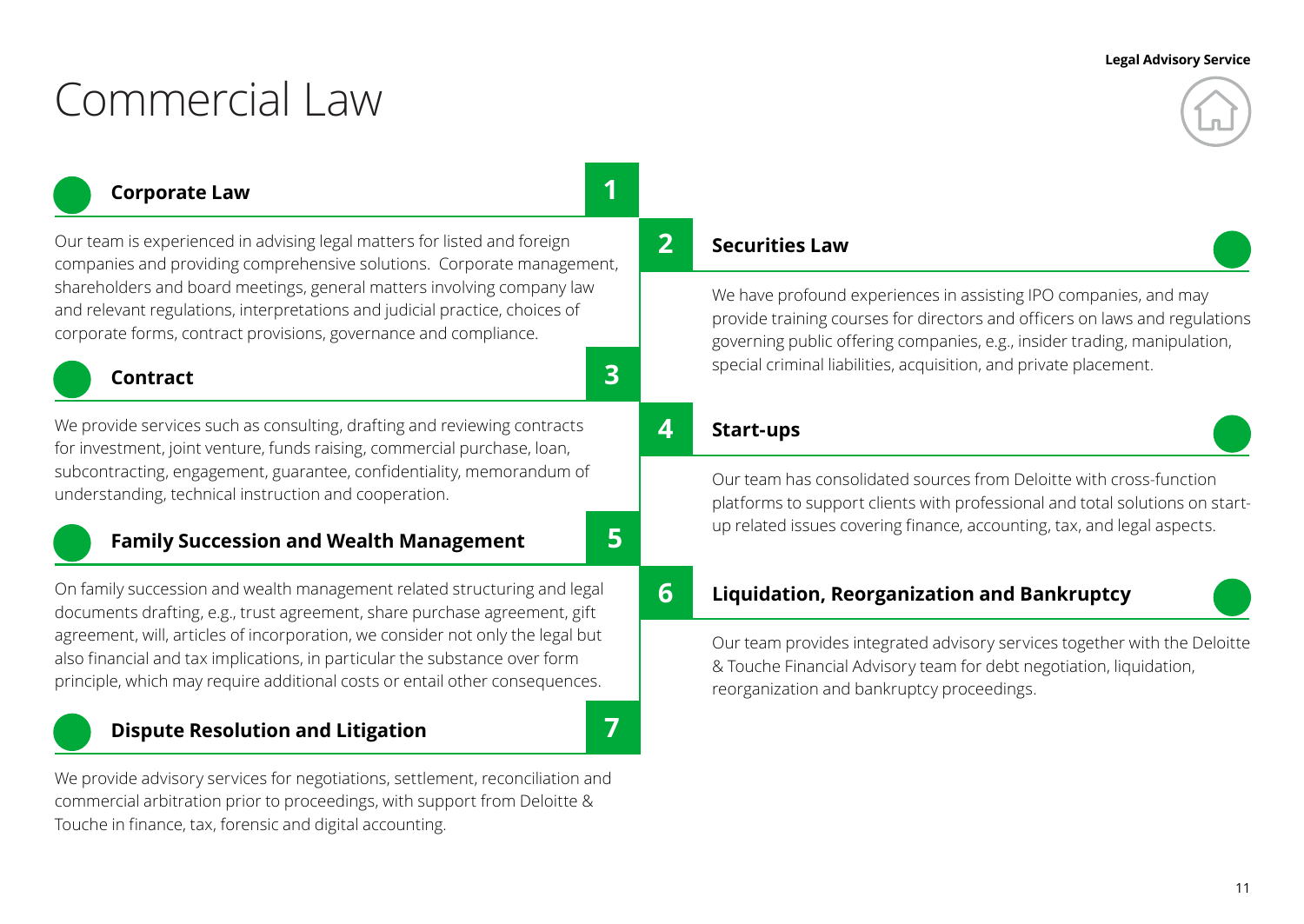

# **Real Estate and Hotels**

Our team may assist real estate related contract drafting and negotiating, project development, finance and trust advisory services, as well as establishment of systems for personal data protection, reservation, outsourcing and licensing.

# **Fair trade and Anti-trust**

**10**

**8**

**9**

Sales volume and market share are thresholds for combination filing when horizontal integration is involved in commercial activities and M&A transactions. We may assist in the evaluation for anti-merger filing and provide advice on unfair competition, concerted actions and multilevel marketing.

# **Energy and Environment**

We provide compliance and advice for transactions involving solar power, wind farms, gas, and other energy and environment related industries, procurement contract negotiations, as well as transactions involving domestic and transnational financing projects.

### **Customer Protection and Franchise 11**

We have expertise in assisting brand owners and franchisers in local and international compliance, e.g., building systematic and standardized procedures for customer protection, food safety, personnel, personal data, trade secret, disputes, reviewing franchise and supply chain documents, and advising on relevant issues.

# **Managing Partner Justin Y. Chen**

Tel: +886-2-2725-9968 Ext.3088 justinchen@deloitte.com.tw



## **Partner**

**Ingrid Y. Chen** Tel: +886-2-2725-9968 Ext.3735 ingridchen@deloitte.com.tw



**Team**

## **Director Sungmei Hsiung** Tel: +886-2-2725-9968 Ext.3900 sungmei@deloitte.com.tw



# **Senior Associate Hsienwei Chang** Tel: +886-2-2725-9968 Ext.3933 hsienwechang@deloitte.com.tw



**Senior Associate Show Y. Chen** Tel: 886-7-971-3338 Ext.8715 shochen@deloitte.com.tw



**Senior Associate Yuying Y. Lin** Tel: +886-2-2725-9968 Ext.3089 yuylin@deloitte.com.tw



**Senior Manager Emily I. Lee** Tel: +886-2-2725-9968 Ext.3090

emilee@deloitte.com.tw

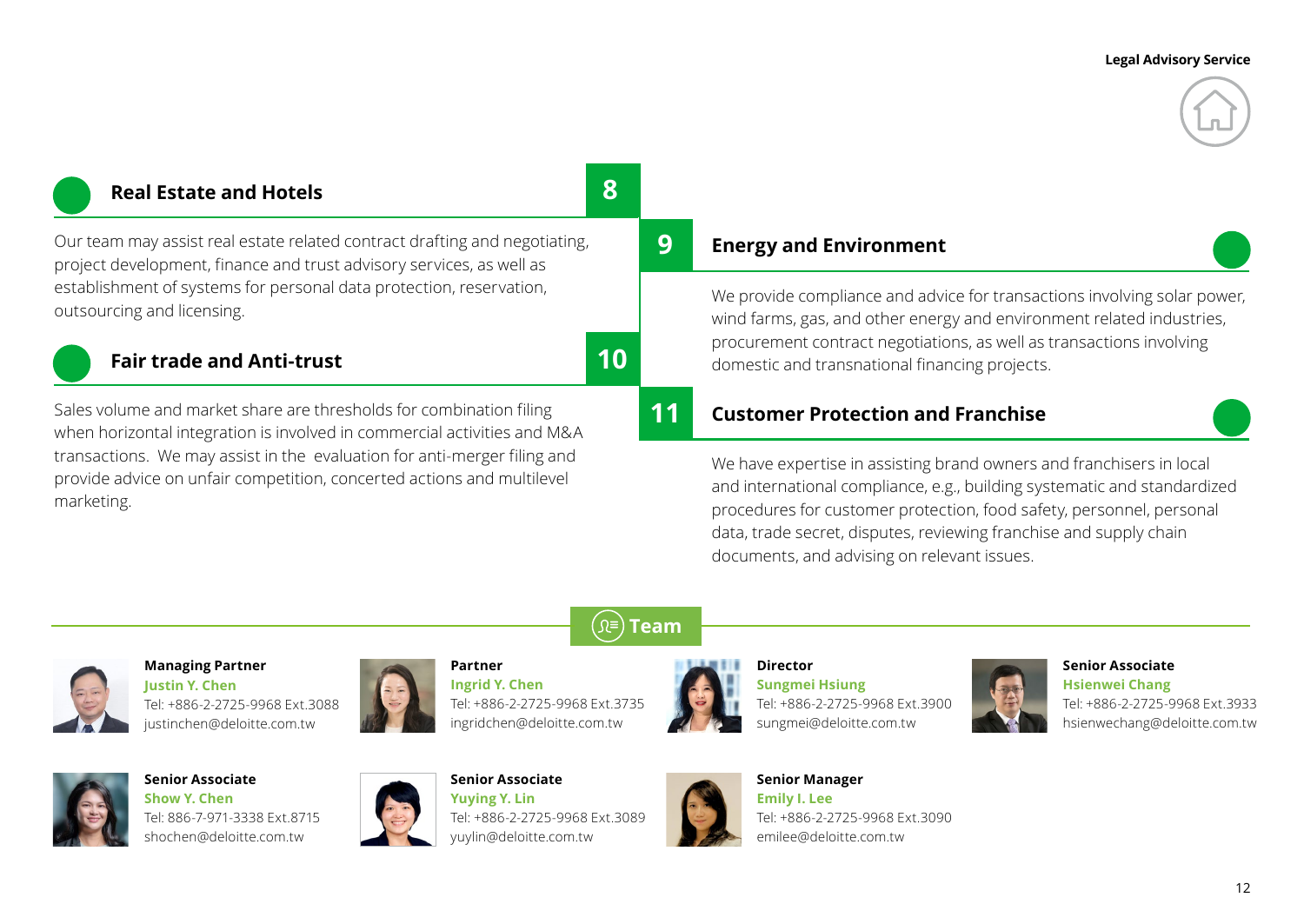# <span id="page-12-0"></span>Legal Service for Japanese Enterprises

We have a fully-dedicated team whose members are fluent in Japanese and can provide clients with the most comprehensive legal services. Aside from registration as Gaikokuho Jimu Bengoshi (foreign affairs attorney) in Japan, we also have lawyers who have obtained master's degrees from well-known Japanese universities and have extensive working experience in Japan. Our lawyers are not only experienced and have excellent knowledge of Japanese but are also quite familiar with Japanese business culture and can provide Japanese business clients with the most efficient, professional and comprehensive legal services.

**1**

# **Japanese/Taiwanese enterprises M&A and investment in Taiwan**

We provide services for Japanese and Taiwanese enterprises on **Legal service on labor laws** corporate mergers and acquisitions. In the early stages, we offer legal consultation, investment structure analysis and investment strategy planning, legal due diligence, and other services. In the middle and late stages, we provide assistance in the review with regard to merger-related contracts, as well as consultation on matters related to subsequent contract negotiations. At the same time, we can also assist in registration or application for permits with the competent authority in response to mergers. In addition, for Japanese enterprises planning to invest in Taiwan, we can provide support in evaluating the structure and type of investment in Taiwan as well as provide legal consulting services on related matters such as registration or application permits required for investment, and application of work permits and residence certificates for foreigners for subsequent work in Taiwan.

# **2**

Because our team members have extensive knowledge of Japanese corporate culture and also understand the differences between Japanese and Taiwanese corporate cultures, we can integrate both Japanese and Taiwanese corporate thinking when providing services related to labor laws. Utilizing the best method to explain the similarities and differences in the handling of labor relations between Japanese and Taiwanese companies, we are able to conduct professional and comprehensive analysis of various labor law related issues to provide clients with the most extensive labor legal services.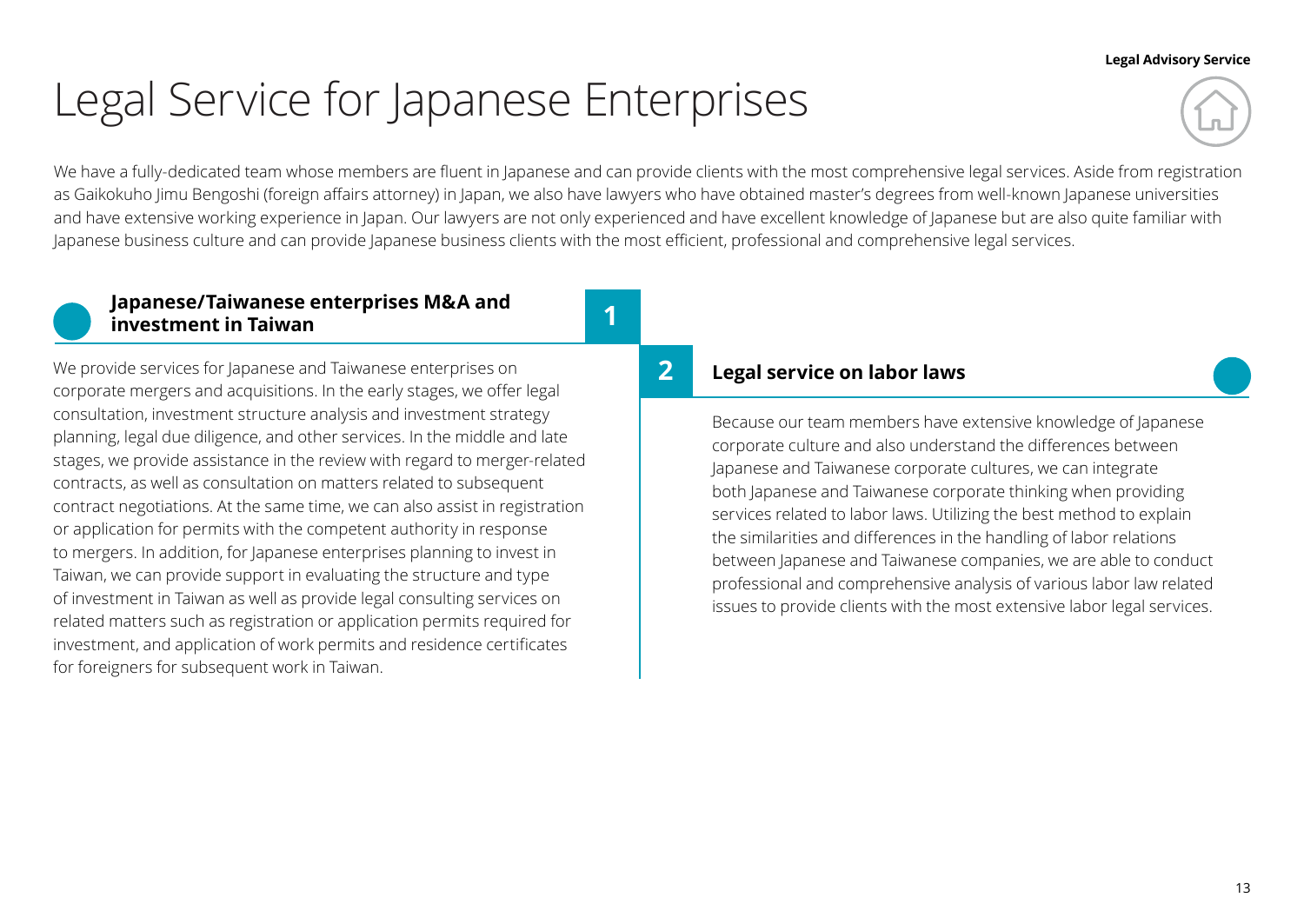# **Commercial legal service and consultation on various legal issues**

**3**

We are able to provide legal services related to multinational business activities of Japanese and Taiwanese companies, including consultation on related laws and regulations such as the Company Act and Securities and Exchange Act, reviewing or drafting company articles of association or other internal rules, drafting proposals for shareholders or board of directors meetings, and assisting in the formulation of strategies for such meetings. We also offer assistance in handling bankruptcy, reorganization, liquidation and other procedures of companies, contract review and drafting services, and provide clients with various countermeasures and handling methods for lawful and effective management of the company. In addition, we also provide legal consultation on Fair Trade Act, Personal Data Protection Act, Consumer Protection Act, Intellectual Property Law, etc., as well as provide assistance to clients in handling sanctions or letter orders from competent authorities, and in the resolution of business disputes, including assistance in settlement negotiations, mediation, arbitration, litigation, and other related dispute resolution services.



**Managing Partner Justin Y. Chen**

Tel: +886-2-2725-9968 Ext.3088 justinchen@deloitte.com.tw



**Senior Associate Yuying Y. Lin**

Tel: +886-2-2725-9968 Ext.3089 yuylin@deloitte.com.tw